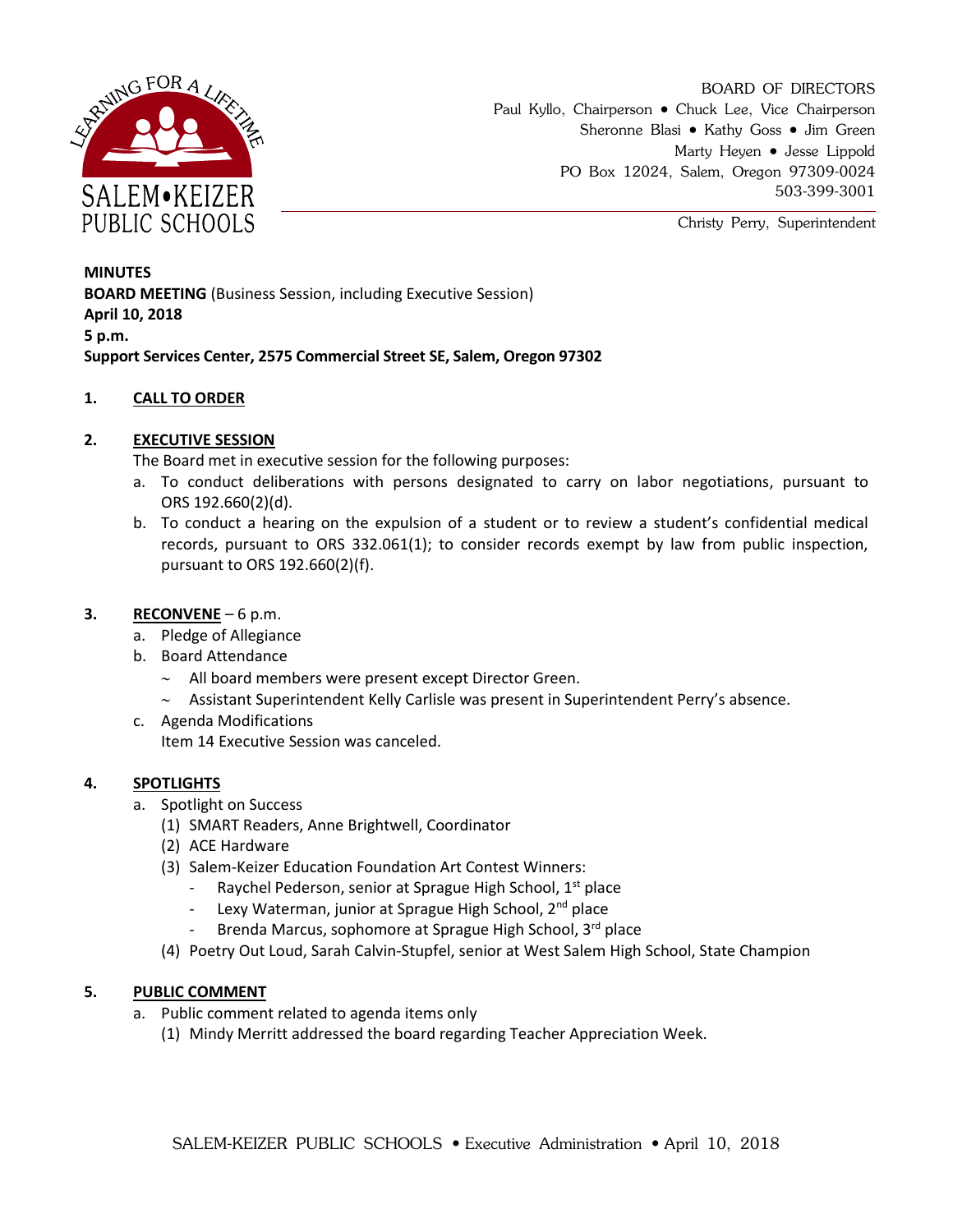## **6. ACTION ITEMS**

a. Proclamation: Teacher Appreciation Week – May 7-11, 2018

Chair Kyllo read the Teacher Appreciation Week Proclamation. Director Goss moved to accept the proclamation recognizing May 7-11, 2018, as Teacher Appreciation Week, seconded by Director Blasi. The motion passed unanimously.

b. Approve the lease between Salem-Keizer School District and Community Resource Trust Career Technical Education Center (CRTCTEC) for the use of the building for the Career Technical Education Center subject to the Board's future approval of a new Memorandum of Understanding (MOU) with Mountain West, and authorize the Chief Operations Officer to execute the lease with CRTCTEC after the Board approves the MOU with Mountain West.

Director Lee declared a potential conflict of interest because of his work with CTEC.

Mike Wolfe, Chief Operations Officer reviewed the lease between Salem-Keizer School District and Community Resource Trust Career Technical Education Center. Director Heyen moved to approve the lease, seconded by Director Goss. In answer to a question by Chair Kyllo, Mr. Wolfe and the district's attorney, Paul Dakopolos, clarified the length of the lease, donation language, and particulars for the Board. The motion passed 4-1-1, with Chair Kyllo voting no and Director Lee abstaining.

#### **7. CONSENT CALENDAR**

- a. Appropriation of Grant Budgets
- b. Personnel Actions
- c. Accelerated Advancement to Contract Status for Identified Staff The consent calendar was unanimously accepted.

## **8. READINGS**

a. None

## **9. REPORTS**

- a. Monitoring Report: Executive Limitation 10 Facilities Mike Wolfe, chief operations officer, reported on Executive Limitation 10 – Facilities. He noted there are no areas of non-compliance. The Board accepted the report.
- b. Monitoring Report: Strategic Plan 4 College Career Readiness/CTE

Jim Orth, director of career and technical education, presented the Strategic Plan 4 report regarding College Career Readiness and Career and Technical Education (CTE). He noted we have grown our CTE programs and opportunities and increased the number of students participating. Board members asked clarifying questions, which Mr. Orth addressed.

c. Student Equity Committee Report

Cynthia Richardson, director of student equity, access and advancement, introduced her department staff, the staff equity committee, and parents from the parent/community equity group. She then introduced members of the Student Equity Committee who each addressed the board about what they have learned and about their hopes for their schools.